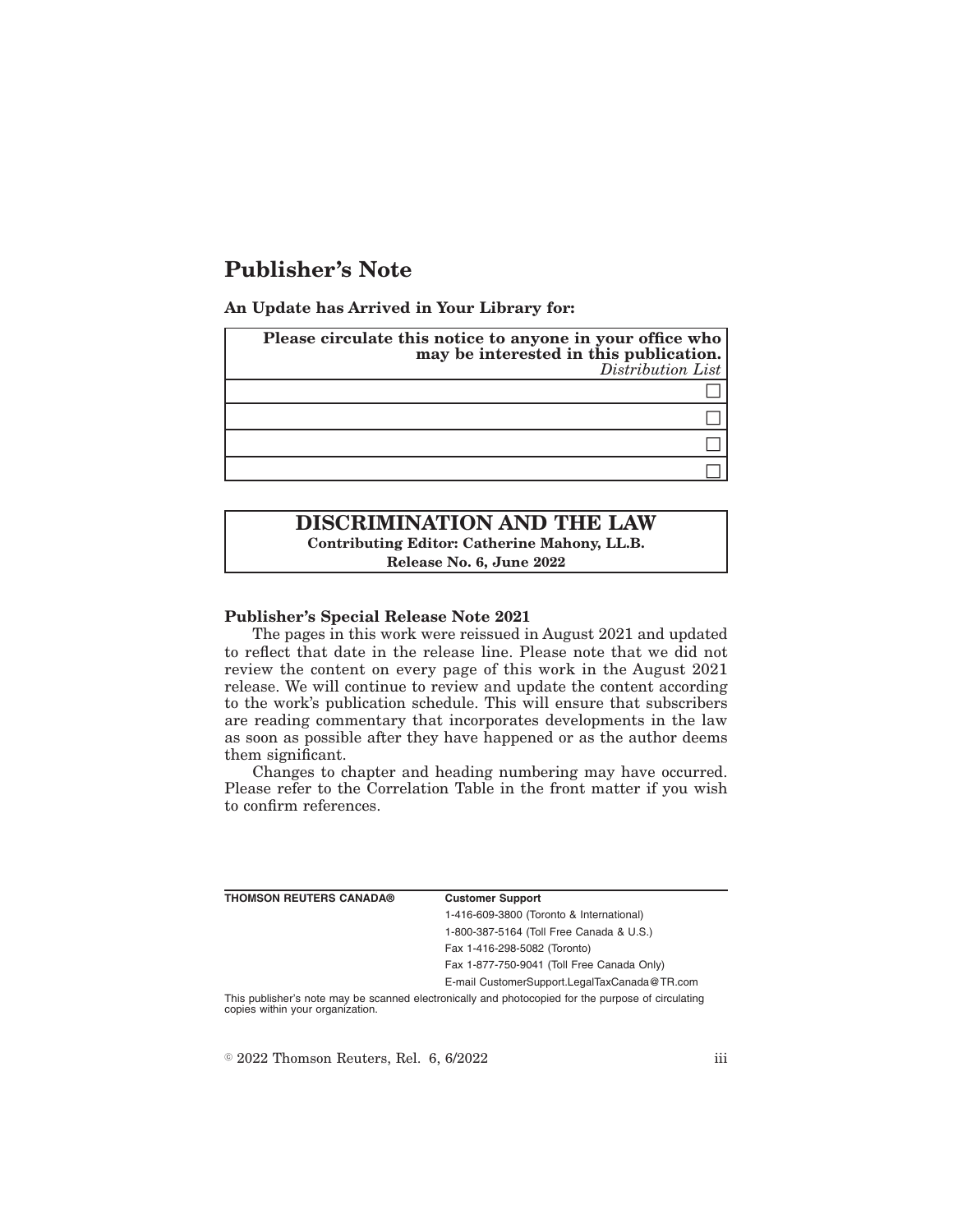A comprehensive review of human rights issues, this valuable reference tool contains: a legal history of discrimination in Canada; definitions of discrimination and affirmative action; an exhaustive analysis of case law — from every board of inquiry, tribunal or court, including illuminating comparisons to British and American practice; and practical insights into the administration and enforcement of human rights legislation.

### **What's New in this Update:**

This release includes updates to the case law and commentary in Chapters 8 (Disability), 10 (All Other Grounds), 12 (Goods, Services, Facilities and Accommodation Customarily Available to the General Public), 13 (Employment), 15 (The Human Rights Commissioners), and 16 (Human Rights Tribunals and Other Adjudicative Bodies).

#### **Case Highlights**

E **DISABILITY — PHYSICAL DISABILITY — PHYSICAL DISABILITY/ILLNESS — AMPUTATION —** Complainant, who was an amputee who wore a prosthetic leg, worked for respondent employer as a machine operator — One day, one of the loggers at work fell down a steep hill and became injured, necessitating rescue — While all of the complainant's co-workers went down the hill to assist the injured logger, the complainant was prevented from making the steep descent because of his prosthetic, so he remained, throughout the duration of the day's events, at the top of the hill, where he facilitated communications between the office and the helicopter pilot who had been engaged to rescue the fallen logger  $-$ When all was said and done, the complainant was not paid for his day of work — Employer contended that complainant had not engaged in "real" work like his coworkers, who had physically gone to assist the injured logger — Complainant alleged discrimination in his employment on the basis of his disability — Complaint was allowed — Tribunal noted that the employer's actions in this case "reflected and perpetuated a long history of marginalization and exclusion experienced by people with disabilities that was based on stereotypes, generalizations and prejudice": *Falconer v. Yard Hard Logging and another*, 2021 BCHRT 38 (B.C. Human Rights Trib.).

**ALL OTHER GROUNDS - MARITAL STATUS, SEXUAL ORIENTATION, ETC.) — ASSOCIATION WITH PERSONS DISCRIMINATED AGAINST; REPRISAL AND RETALIATION — REPRISALS AND RETALIATION —** The complainant, who resided in a very small town and suffered from mental illness for